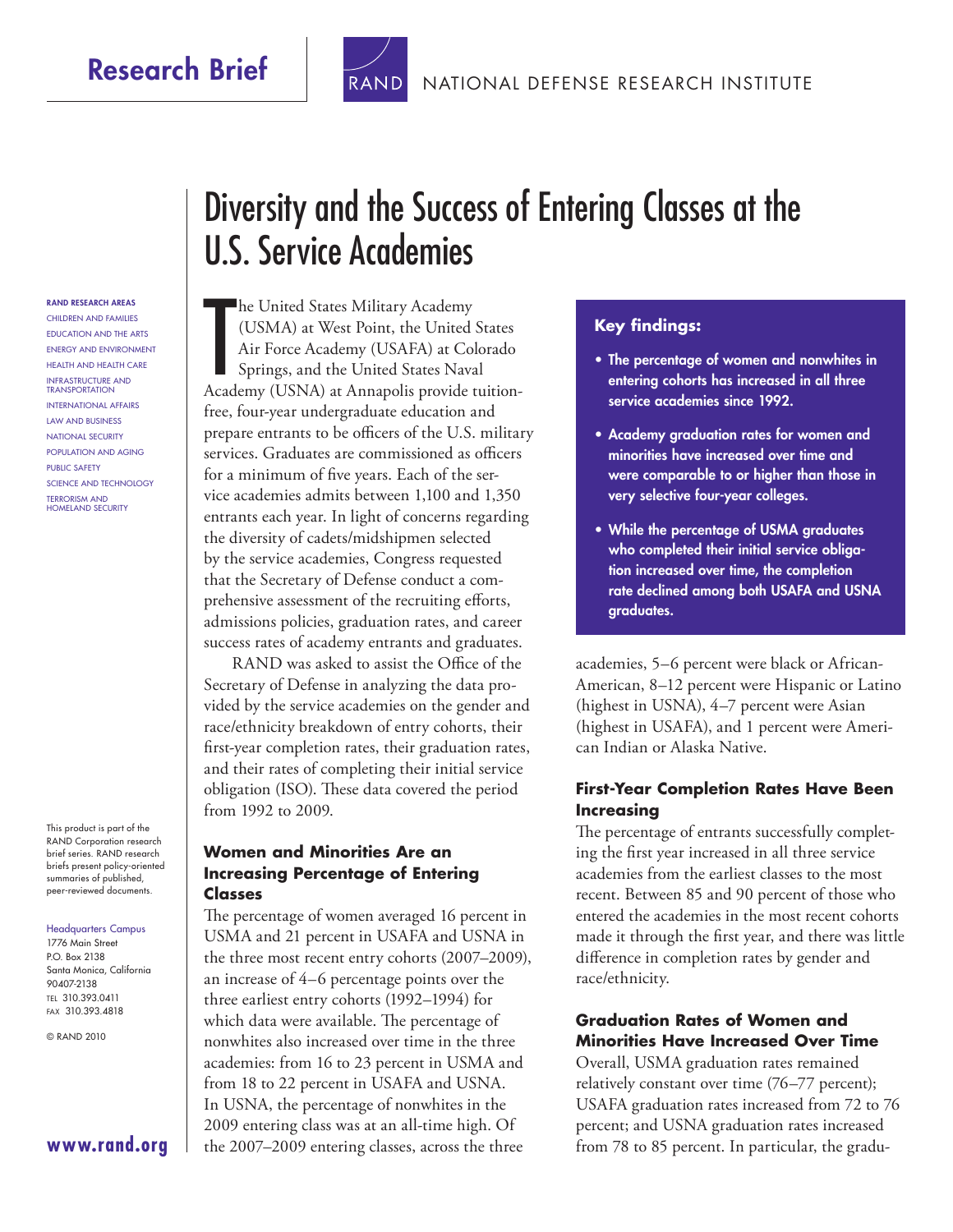ation rates of women, blacks, and Hispanics have increased over time. For example, women have increased their graduation rates to the point that they are on a par with men. In USNA, the increase over time was substantial (15 percentage points) between the earliest and most recent entry cohorts.

Almost all racial/ethnic groups either maintained or slightly increased their graduation rates over time in USMA. In USAFA, Asians and whites experienced larger increases in graduation rates than blacks and Hispanics. In USNA, Hispanics experienced larger increases (13 percentage points) than other groups, all of which posted gains of 7–8 percentage points.

#### **ISO Completion Rates Have Exhibited Varying Trends**

In USMA, graduates' ISO completion rate averaged 91 percent for the 2001–2003 graduating classes—higher than the completion rate of earlier cohorts. The rate at which women completed their ISO also rose sharply, and they were on a par with men in the most recent cohorts. All racial/ethnic groups posted increases in ISO completion, ranging from 8 percentage points for blacks to 12 percentage points for Asians.

Among USAFA graduates, the ISO completion rate declined from 90 percent for the earliest cohorts to 82 percent for the more recent cohorts. The rate declined markedly among women, blacks, and Asians.

Among USNA graduates, the ISO completion rate declined from 95 percent for the earliest cohorts to 89 percent for the more recent cohorts. As with USAFA, the rate declined markedly for women. There were also large declines of 8–13 percentage points in ISO completion rates among all nonwhite groups.

Exogenous factors—such as reductions in force or competition from the civilian economy—are likely to affect retention and ISO completion, and this may help explain the decline. An analysis of the effects of such factors was beyond the scope of the study, however.

#### **Academy Graduation Rates Are Somewhat Higher Than Those at Comparable Civilian Institutions**

The analysis compared the 2003–2005 graduation rates of the service academies to those of "very selective" civil-

#### **The Service Academies' Graduation Rates Compared Favorably with Those at Civilian Institutions for Most Groups**



ian four-year institutions for the 1998 freshman class (see figure). Academy graduation rates were higher than those of comparable civilian four-year institutions, slightly so overall and to greater degrees among certain racial/ethnic groups. For example, 72 percent of blacks graduated from the service academies, on average, compared with 60 percent who attended four-year civilian institutions. While women had higher graduation rates than men in the civilian institutions, the opposite was true in the service academies. However, in the 2009 graduating class, there was little difference in the graduation rates of men and women. reger increases (1.5 percentage points)<br>
Santa Monica, Cambridge, CA + Regering the cambridge of the state of the state of the state of the state of the state of the state of the state of the state of the state of the stat

### **Recommendations for DoD to Support Service Efforts to Improve Diversity**

The U.S. Department of Defense (DoD) needs to take steps both to support service efforts to improve diversity and to ensure that the plans are linked to the larger DoD vision and goals, including clearly communicating DoD's definition of *diversity*; reviewing goals for diversity and ensuring that they are aligned with DoD's overall mission; and focusing efforts not simply on accessing a more diverse group of officers but also on increasing career retention of these officers. ■

**Diversity of Service Academy Entrants** and Graduates

This research brief describes work done for the National Defense Research Institute documented in *Diversity of Service Academy Entrants and Graduates*, by Sheila Nataraj Kirby, Harry J. Thie, Scott Naftel, and Marisa Adelson, MG-917-OSD (available at [http://www.rand.org/pubs/monographs/MG917\)](http://www.rand.org/pubs/monographs/MG917), 2010, 162 pp., \$41, ISBN: 978-0-8330-4893-6. This research brief was written by Sheila Nataraj Kirby. The RAND Corporation is a nonprofit research organization providing objective analysis and effective solutions that address the challenges facing the public and private sectors around the world. RAND's publications do not necessarily reflect the opinions of its research clients and sponsors. RAND® is a registered trademark.

#### **RAND Offices**